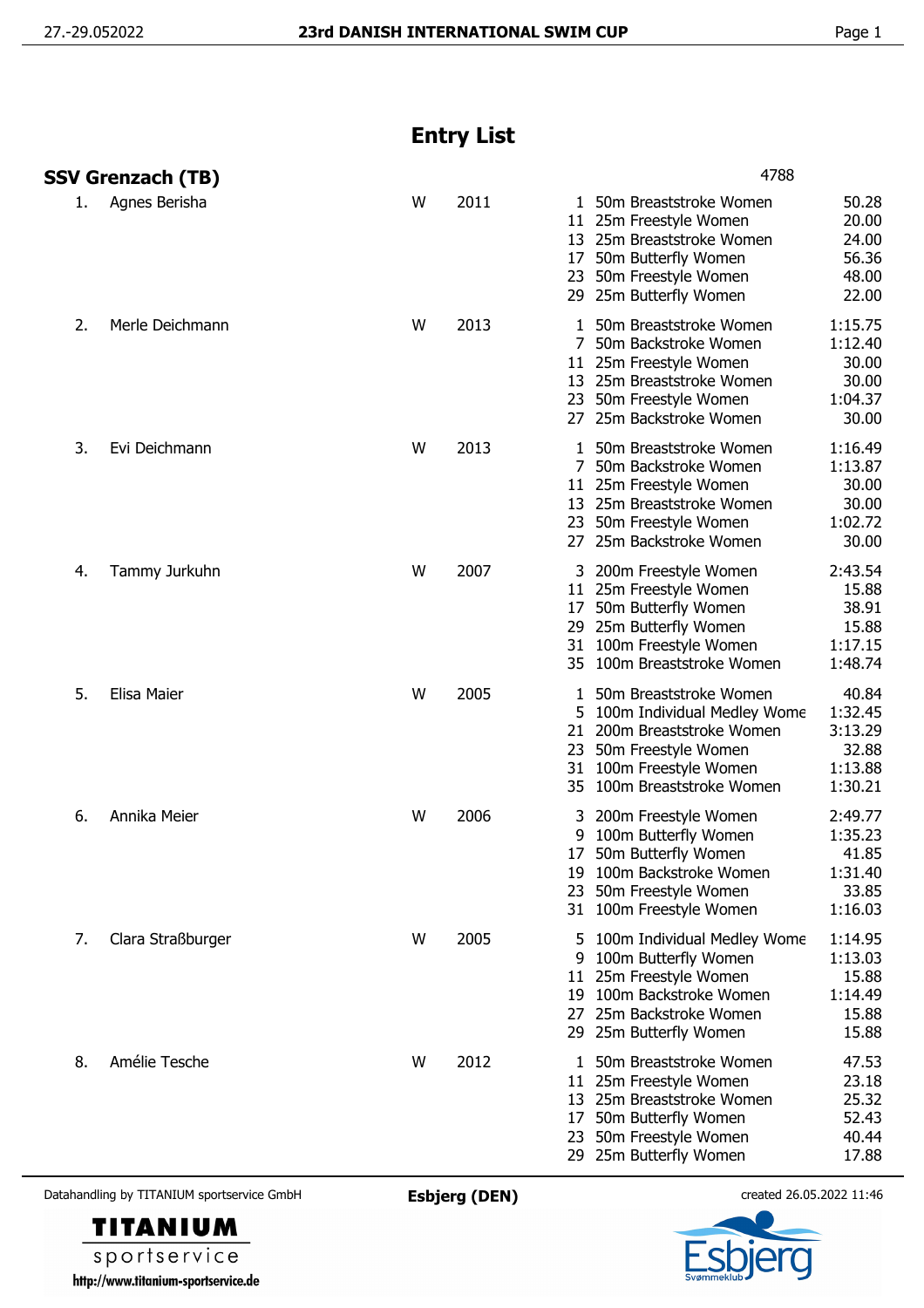|     | SSV Grenzach (TB)     |   |      | 4788                                                                                                                                                                                               |                                                          |
|-----|-----------------------|---|------|----------------------------------------------------------------------------------------------------------------------------------------------------------------------------------------------------|----------------------------------------------------------|
| 9.  | Leonie Vaterlaus      | W | 2004 | 1 50m Breaststroke Women<br>100m Individual Medley Wome<br>5<br>25m Freestyle Women<br>11 <sup>1</sup><br>50m Freestyle Women<br>23<br>100m Freestyle Women<br>31<br>100m Breaststroke Women<br>35 | 40.89<br>1:15.68<br>17.88<br>30.43<br>1:05.85<br>1:26.64 |
| 10. | Kevin-Mario Codreanu  | M | 2010 | 50m Backstroke Men<br>25m Freestyle Men<br>12<br>50m Butterfly Men<br>18.<br>50m Freestyle Men<br>24.<br>25m Backstroke Men<br>28.<br>30 25m Butterfly Men                                         | 53.33<br>17.88<br>52.13<br>37.36<br>17.88<br>17.88       |
| 11. | Jan Draeger           | M | 1993 | 100m Individual Medley Men<br>6<br>50m Backstroke Men<br>8<br>12 25m Freestyle Men<br>50m Butterfly Men<br>18<br>50m Freestyle Men<br>24<br>32 100m Freestyle Men                                  | 58.09<br>26.54<br>12.08<br>25.43<br>23.46<br>51.60       |
| 12. | Janik Hamburger       | М | 2005 | 10 100m Butterfly Men<br>12 25m Freestyle Men<br>18 50m Butterfly Men<br>24 50m Freestyle Men<br>30 25m Butterfly Men<br>32 100m Freestyle Men                                                     | 1:11.95<br>15.88<br>30.24<br>28.09<br>15.88<br>1:03.49   |
| 13. | Luiz Lagaly           | М | 2008 | 50m Backstroke Men<br>25m Freestyle Men<br>12<br>100m Backstroke Men<br>20<br>24 50m Freestyle Men<br>25m Backstroke Men<br>28<br>100m Freestyle Men<br>32                                         | 36.18<br>15.88<br>1:21.67<br>35.81<br>17.88<br>1:21.23   |
| 14. | Fabian Löwe           | М | 2000 | 50m Breaststroke Men<br>2<br>6<br>100m Individual Medley Men<br>14 25m Breaststroke Men<br>200m Breaststroke Men<br>22<br>25m Butterfly Men<br>30<br>36 100m Breaststroke Men                      | 28.69<br>1:05.52<br>13.59<br>2:31.93<br>13.38<br>1:03.33 |
| 15. | Jona Maier            | M | 2008 |                                                                                                                                                                                                    |                                                          |
| 16. | Janko Novak           | М | 2005 | 2 50m Breaststroke Men<br>100m Butterfly Men<br>10<br>14 25m Breaststroke Men<br>100m Backstroke Men<br>20<br>30 25m Butterfly Men<br>36 100m Breaststroke Men                                     | 33.17<br>1:08.03<br>14.45<br>1:03.64<br>13.38<br>1:12.46 |
| 17. | Lennart Schirrmeister | M | 2007 | 50m Breaststroke Men<br>2<br>25m Freestyle Men<br>12<br>14 25m Breaststroke Men<br>50m Freestyle Men<br>24<br>100m Freestyle Men<br>32<br>36 100m Breaststroke Men                                 | 35.55<br>13.97<br>16.13<br>28.22<br>1:04.44<br>1:18.19   |
| 18. | Simon Selzer          | М | 2009 | 4 200m Freestyle Men<br>10 100m Butterfly Men                                                                                                                                                      | 3:22.83<br>1:40.50                                       |

Datahandling by TITANIUM sportservice GmbH **Esbjerg (DEN)** created 26.05.2022 11:46

**TITANIUM** sportservice

http://www.titanium-sportservice.de